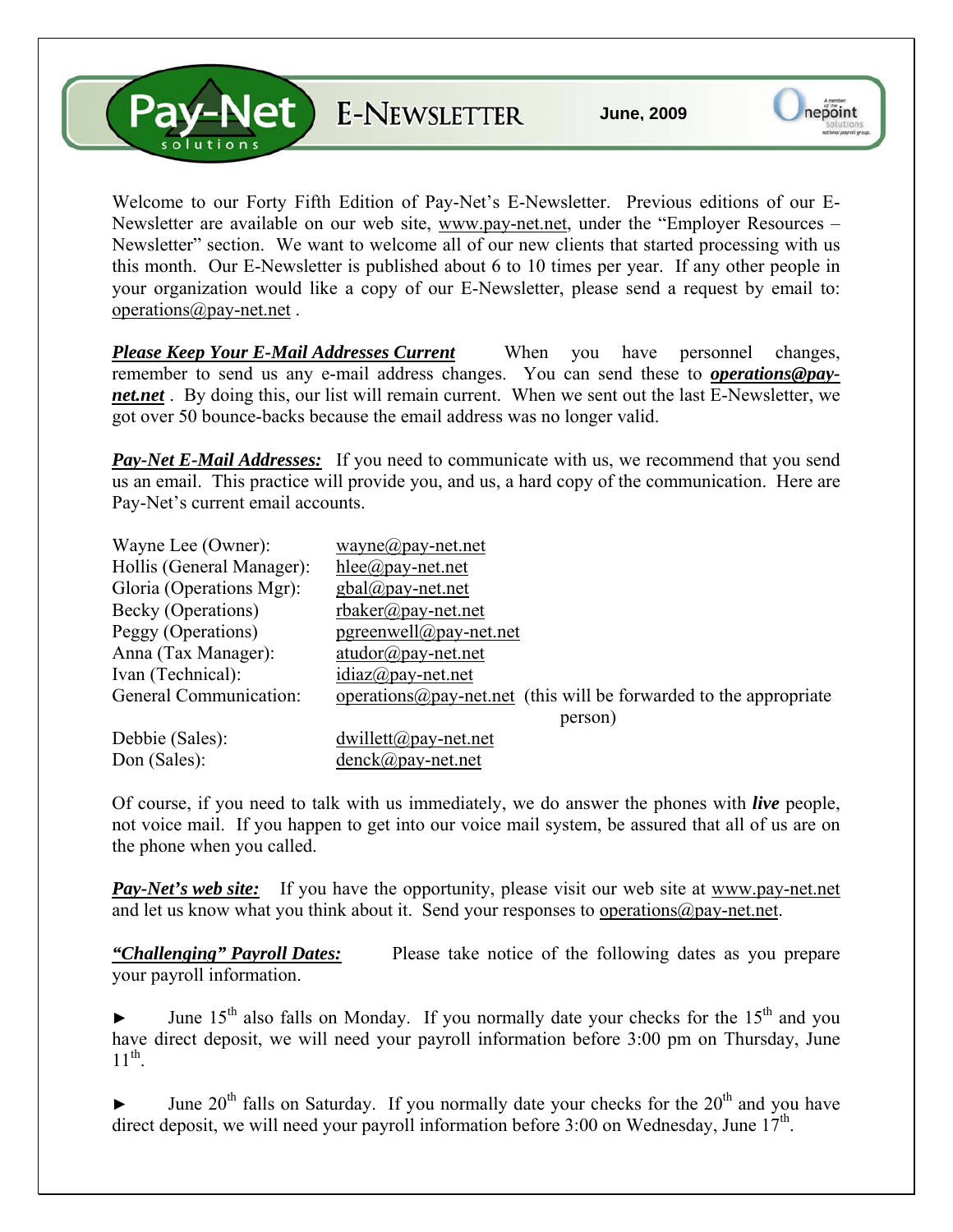June  $30<sup>th</sup>$ , the last day of June, falls on a Tuesday. If you normally date your checks for the end of the month and you have direct deposit, we will need your payroll information before 3:00 pm on Friday, June  $26<sup>th</sup>$ .

► **July 4th, Independence Day, is a national banking holiday. But, since it occurs on Saturday this year, we will all get to** *lose* **a day off! That's right, Pay-Net will be open on Friday, July 3rd and the banks will also be open that day.**

July  $5<sup>th</sup>$  falls on Sunday. If you normally date your checks for the  $5<sup>th</sup>$ , your check date will roll back to Friday, July 3<sup>rd</sup>. If this applies to you, and you have direct deposit, we will need your payroll information before 3:00 pm on Wednesday, July 1<sup>st</sup>.

July  $20^{th}$  falls on a Monday. If you normally date your checks for the  $20^{th}$  and you have direct deposit, we will need your payroll information before  $3:00$  pm on Thursday, July  $16^{th}$ .

August  $1<sup>st</sup>$  falls on a Saturday. If you normally date your checks for the  $1<sup>st</sup>$ , your check date will roll back to Friday, July 31<sup>st</sup>. If this applies to you and you have direct deposit, we will need your payroll information before 3:00 pm on Wednesday, July 29<sup>th</sup>.

August  $15<sup>th</sup>$  falls on a Saturday. If you normally date your checks for the  $15<sup>th</sup>$ , your check date will roll back to Friday, July  $14<sup>th</sup>$ . If this applies to you and you have direct deposit, we will need your payroll information before  $3:00$  pm on Wednesday, August  $12<sup>th</sup>$ .

August  $31<sup>st</sup>$  falls on a Monday. If you normally date your checks for the end of the month and you have direct deposit, we will need your payroll information before 3:00 pm on Thursday, August  $27<sup>th</sup>$ .

September  $1<sup>st</sup>$  falls on a Tuesday. If you normally date your checks for the  $1<sup>st</sup>$  and you have direct deposit, we will need your payroll information before  $3:00$  pm on Friday, August  $28<sup>th</sup>$ 

## ► **Monday, September 7, 2009, is Labor Day, a national banking holiday and Pay-Net will be closed on this day. Please take this into account as you prepare your payroll information.**

*2009 Holiday Schedule:* The following remaining holidays are scheduled for 2009. The official "bank holidays" are marked with an "**\***"

- Saturday, July 4, 2009 Independence Day
- ► **\*** Monday, September 7, 2009 Labor Day Pay-Net will be closed
- ► **\*** Monday, October 12, 2009 Columbus Day Pay-Net will be open
- ► **\*** Wednesday, November 11, 20009 Veteran's Day Pay-Net will be open
- ► **\*** Thursday, November 26, 2009 Thanksgiving Day Pay-Net will be closed
- ► Friday, November 27, 2009 Day After Thanksgiving Pay-Net will be closed
- ► **\*** Friday, December 25, 2009 Christmas Day Pay-Net will be closed
- ► **\*** Friday, January 1, 2010 New Year's Day Pay-Net will be closed

*Important Information on Child Support Payments:* **As you may be aware, the state of California has required electronic deposits (EFT or Electronic Funds Transfer) of Child Support garnishments for many years. But, on the other hand, up until recently, the state failed to provide the method for making these payments by EFT. Thus, this rule was basically ignored.**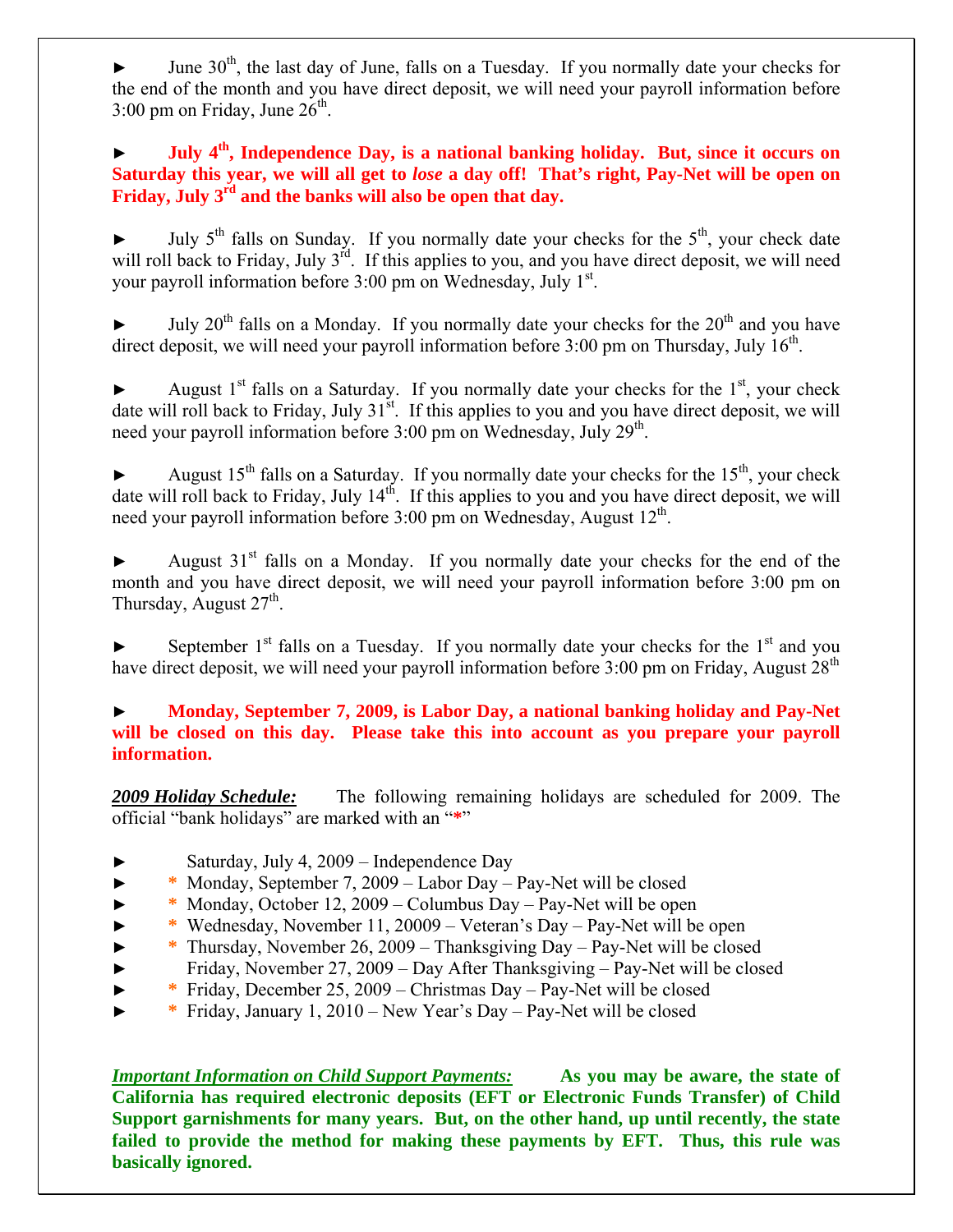**However, last October, the state of California started working on providing a system for these EFT payments. And, now, they have their system up and operational. Some of our clients have received notification from the state that they are required to make Child Support and Spousal Support payments by EFT.** 

**And, Pay-Net is ready to do your Child Support Payments on your behalf.** 

**Per California regulations: "…the mandatory EFT filers for child support are those companies that are also required by the state to do payroll tax deposits by EFT…". What this means is that any company that has a total state payroll tax liability greater than \$20,000 per year is required to do tax deposits by EFT and now is required to pay child support payments by EFT.** 

**We strongly recommend that you determine if your company falls under these guidelines. If you do, then contact our office for instructions on how to proceed. You may not have received notification from the state regarding the requirement for using EFT for tax deposits because Pay-Net already makes your tax deposits by EFT.** 

**Also, please note that even if you are required to make your employee's child support payments by EFT, you may find this method easier than using a check for payment, and you can use this method.** 

**If you would like information on how to enroll in this new service, please contact our office.** 

*New I-9 Form:* On December 18, 2008, the U.S. Citizenship and Immigration Services (USCIS) published new rules to streamline the *Employment Eligibility Verification Form I-9*. The effective starting date was February 2, 2009. By that date, all employers were supposed to use the I-9 form for each new hire to verify the employee's right to work in the United States.

But, on January 30, 2009, the USCIS did an abrupt twist and extended the effective date for using the new I-9 until April 3, 2009. *Reason:* The USCIS and the new Obama administration wanted time to consider additional changes.

So until April 3, all employers hiring new employees must continue using the current version of the I-9. That version is dated June 5, 2007.

The new form (for use April 3rd and after) and the current form (in use since 2007) look almost identical. So, the next question: How can you know which I-9 form is which? Here's where to find the nearly hidden identification:

- **Before April 3, 2009.** Use the form that has "Form I-9 (Rev. 06/05/07)" located in small type in the bottom right corner of the form.
- **April 3, 2009, and after.** Use the form that has "Form I-9 (Rev. 02/02/09)" located in small type in the bottom right corner of the form. The new form reflects the new rules, which no longer allow an employer to accept expired U.S. passports and expired drivers' licenses to verify employment authorization.

Both versions of the I-9 Form are available on our web site under Employer Resources > Employer Forms.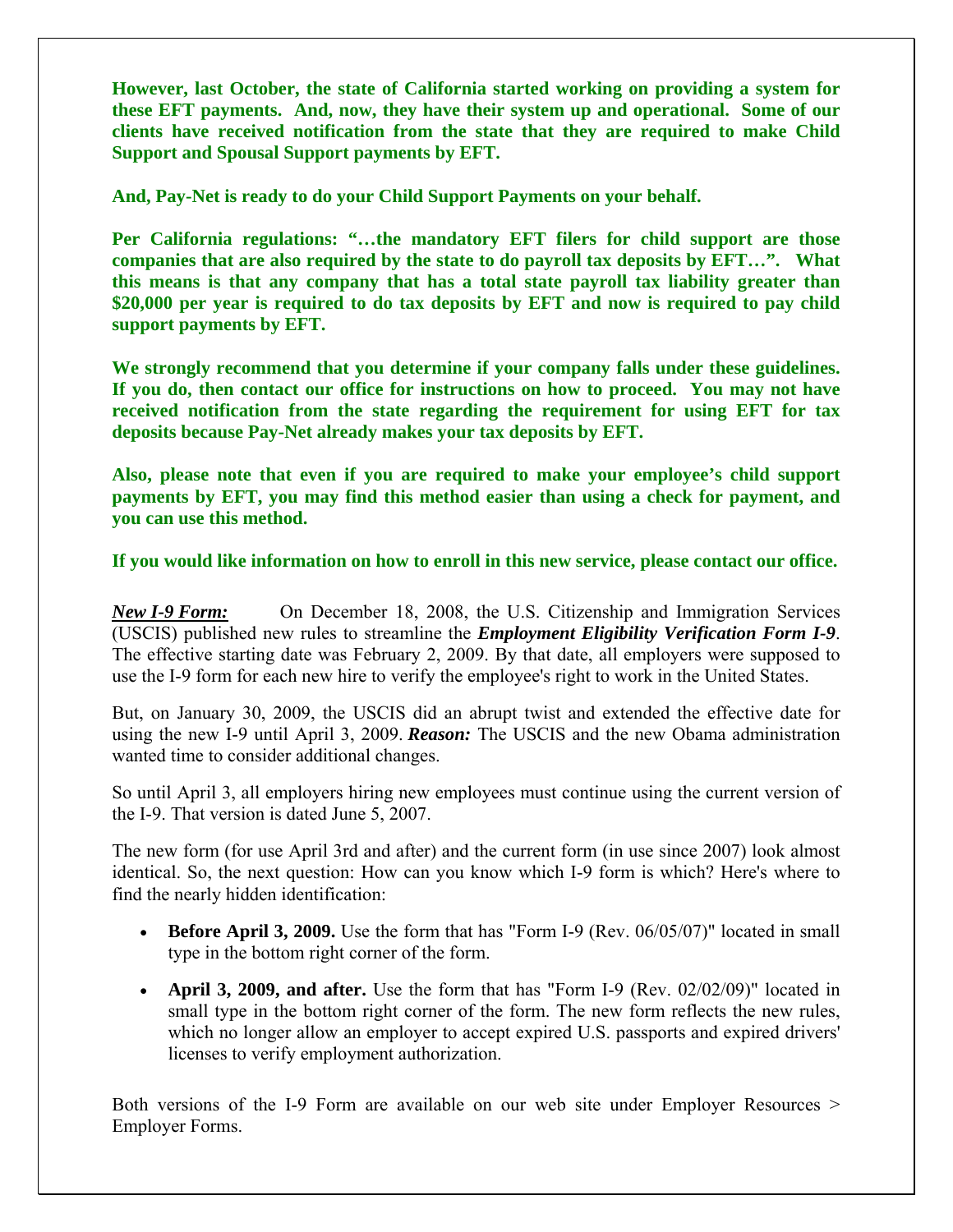**Potential Problems with New Federal Income Tax Withholding:** As you are aware, the income tax withholding tables were changed in March to reflect the new rules under the Stimulus Bill. However, now the IRS has released this announcement:

**Employees with multiple jobs or married couples whose combined incomes place them in a higher tax bracket may experience a shortage of federal withholding and they can submit a revised W-4 that tells the employer how much money to withhold each paycheck. To recalculate withholding, filers should use Worksheet 12 in the updated Publication 919.** 

Publication 919 can be found on the IRS web site, or it can be downloaded from Pay-Net's web site at: <http://www.pay-net.net/docs/p919.pdf>(clickable link).

*Arizona Withholding Rates:* We have received several inquiries from clients regarding the rate changes for Arizona Withholding. For many years, the State of Arizona has based employee income tax withholdings as a percentage of Federal Withholding. On May 1, 2009, Arizona changed their rates. And, in fact, the state changed the future rates. The following chart shows the former, current and future rates:

| Up to                                                                        | May 1, 2009 to    | Jan 1, 2010 to |
|------------------------------------------------------------------------------|-------------------|----------------|
| April 30, 2009                                                               | December 31, 2009 | June 30, 2010  |
| 10.0%                                                                        | 11.5%             | 10.7%          |
| 19.0%                                                                        | 21.9%             | 20.3%          |
| 23.0%                                                                        | 26.5%             | 24.5%          |
| 25.0%                                                                        | 28.8%             | 26.7%          |
| 31.0%                                                                        | 35.7%             | 33.1%          |
| 37.0%                                                                        | 42.6%             | 39.5%          |
| Minimum Percentage for<br><b>Employees Earning</b><br>Over \$15,000 Per Year |                   |                |
| 19.0%                                                                        | 21.9%             | 20.3%          |

## **Arizona Withholding Rates**

By using an AZ-4 Form (similar to the Federal W-4 Form), an employee would indicate to their employer the percentage rate to use for their withholding.

Note: Effective July 1, 2010, the *State of Arizona will stop using the percentage method* and they will adopt a "table system" similar to the table system used by California. As of this date, the state has not released any information on this new calculation method.

*Pay-Net's ConfirmFTD Service:* We want to remind our clients of our ConfirmFTD service, which allows our Electronic Tax Filing clients to check their Federal tax deposits on the EFTPS Department's web site (a division of the IRS).

To describe the service in a nutshell: For a very minimal one-time fee, Pay-Net will enroll you with the EFTPS unit of the IRS. You will receive a PIN directly from the EFTPS, which will allow you to register and login directly to the EFTPS web site. There, on their web site, you can